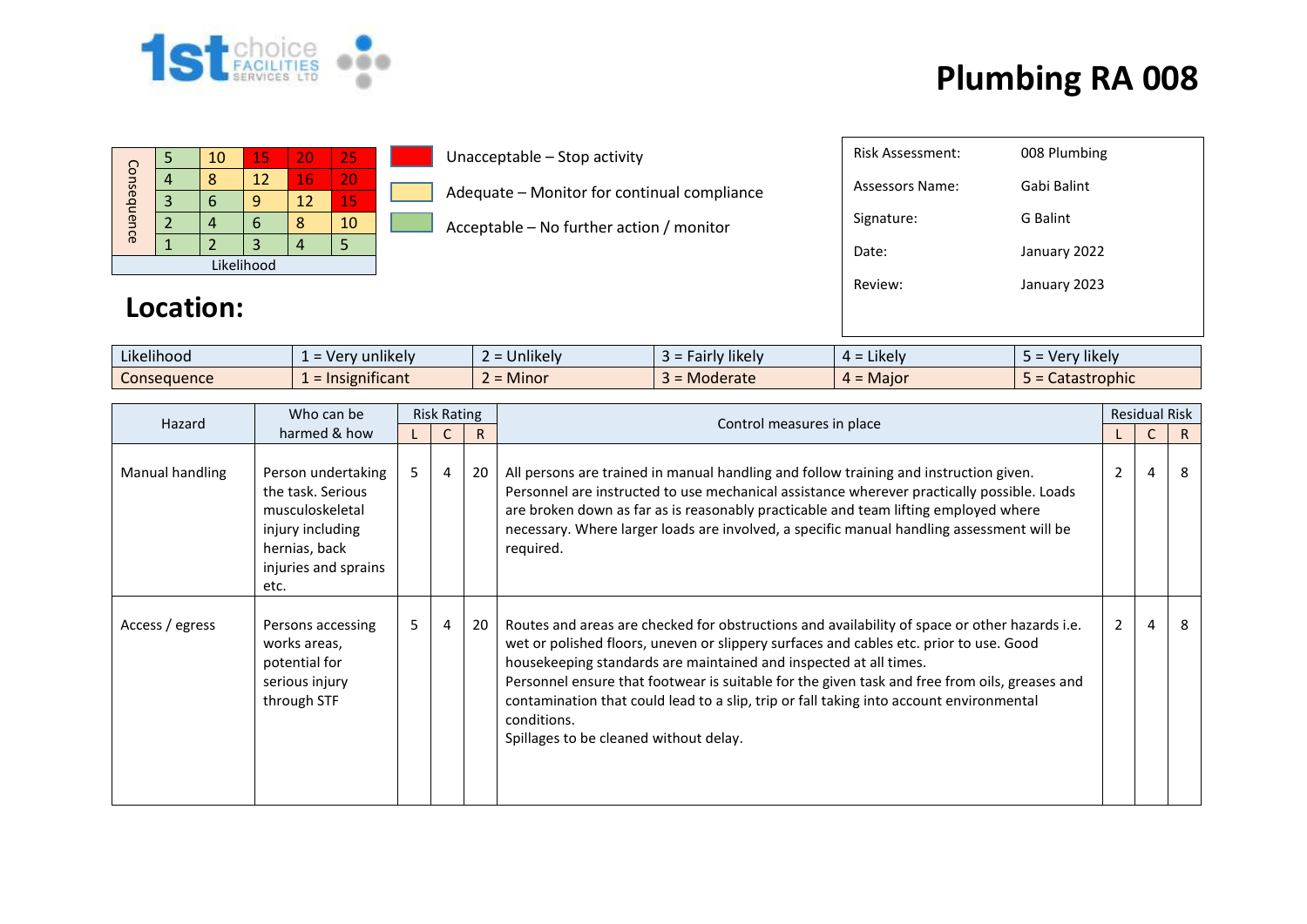

| Hazard                       | Who can be                                                                                                                                      | <b>Risk Rating</b> |              |              | Control measures in place                                                                                                                                                                                                                                                                                                                                                                                                                                                                    | <b>Residual Risk</b> |              |              |
|------------------------------|-------------------------------------------------------------------------------------------------------------------------------------------------|--------------------|--------------|--------------|----------------------------------------------------------------------------------------------------------------------------------------------------------------------------------------------------------------------------------------------------------------------------------------------------------------------------------------------------------------------------------------------------------------------------------------------------------------------------------------------|----------------------|--------------|--------------|
|                              | harmed & how                                                                                                                                    |                    | $\mathsf{C}$ | $\mathsf{R}$ |                                                                                                                                                                                                                                                                                                                                                                                                                                                                                              |                      | $\mathsf{C}$ | $\mathsf{R}$ |
| Work in restricted<br>areas  | Persons<br>undertaking task,<br>minor<br>musculoskeletal<br>injury potential                                                                    | 3                  | 3            | 9            | Personnel to ensure they can take up a comfortable working position which is free from<br>additional hazards. Set up tooling within easy reach. Regular breaks and task rotation SFARP                                                                                                                                                                                                                                                                                                       | 2                    | 3            | 6            |
| Contact with fumes<br>/ dust | Persons<br>undertaking the<br>task and others in<br>the vicinity,<br>potential for long /<br>short term ill health                              | 3                  | 3            | 9            | Minimise dust emissions through LEV / dust suppression.<br>Fumes to be controlled through LEV / natural ventilation.<br>Use of suitable RPE / PPE, minimum FFP3 dust mask with fit test.                                                                                                                                                                                                                                                                                                     | $\overline{2}$       | 3            | 6            |
| Use of machinery             | Persons using<br>machinery, serious<br>injury potential<br>through drawing in<br>/ crushing etc.                                                | 3                  | 4            | 12           | Only competent persons allowed to operate machinery or if being trained, supervised by a<br>competent person. Personnel to tie back long hair and not introduce loose clothing into<br>working area. Use of specialised equipment i.e. hand-held diamond drill requires additional<br>training.                                                                                                                                                                                              | 2                    | 4            | 8            |
| Hot works / Fire             | Persons<br>undertaking the<br>task and others<br>who may be<br>affected. Serious<br>injury / fatalities<br>through burns /<br>asphyxiation etc. | $\overline{4}$     |              | 16           | Persons undertaking the task to ensure that areas around the task are clear with the<br>placement of screens and barriers as may be necessary. Ensure correct methodology is<br>followed for the given task. Use of PPE as necessary may include heat resistant gloves /<br>gauntlets, protective eyewear, welders mask, protective footwear / protective fireproof<br>trousers / overalls. Ensure that a hot works permit is in place and that all controls are in<br>place and adhered to. | $\overline{2}$       | 4            | 8            |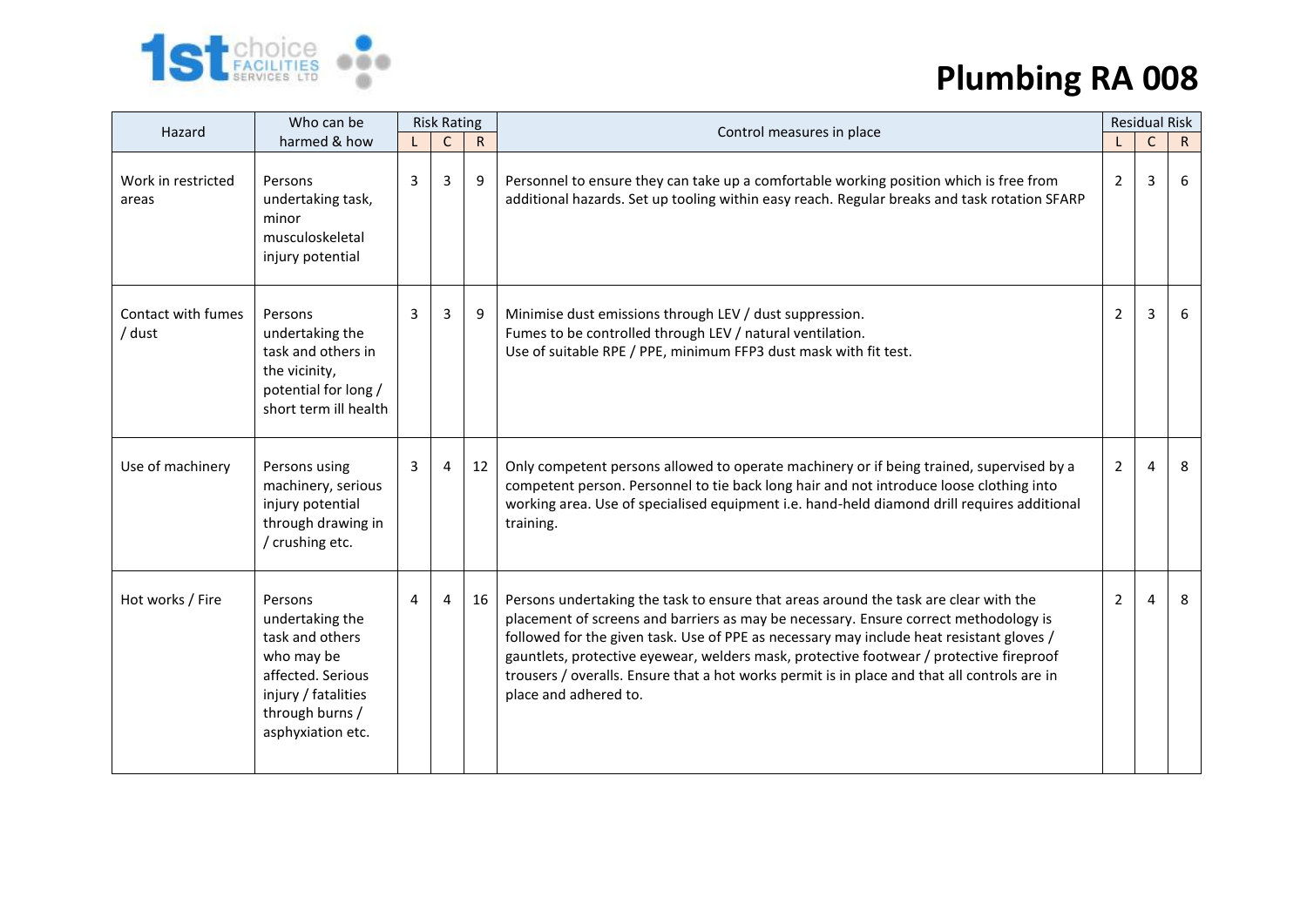

| Hazard                                                                 | Who can be                                                                                                               | <b>Risk Rating</b> |              |              | Control measures in place                                                                                                                                                                                                                                                                                                                                                                                                            | <b>Residual Risk</b> |              |              |
|------------------------------------------------------------------------|--------------------------------------------------------------------------------------------------------------------------|--------------------|--------------|--------------|--------------------------------------------------------------------------------------------------------------------------------------------------------------------------------------------------------------------------------------------------------------------------------------------------------------------------------------------------------------------------------------------------------------------------------------|----------------------|--------------|--------------|
|                                                                        | harmed & how                                                                                                             |                    | $\mathsf{C}$ | $\mathsf{R}$ |                                                                                                                                                                                                                                                                                                                                                                                                                                      |                      | $\mathsf{C}$ | $\mathsf{R}$ |
| Contact with<br>electricity                                            | Operatives and<br>others. Serious<br>injury / fatality<br>through contact                                                | 3                  | 5            | 15           | Personnel check area of works prior to commencing works may include scanning for buried<br>services. Pre-use checks on electrical equipment, damaged equipment removed from use.<br>Regular servicing and maintenance of electrical equipment. Isolation of services pre-start.                                                                                                                                                      | $\overline{2}$       | 5            | 10           |
| Contact with<br>sharps.                                                | Operatives,<br>potential for long<br>term adverse<br>health effects<br>through contact /<br>puncture etc.                | 3                  | 4            | 12           | Personnel check area of works prior to commencement for signs of articles liable to cause<br>puncture wounds etc. Use of mirrors to view in concealed places. If evidence of needles or<br>other sharps is detected, refer back to line manager for further advice.                                                                                                                                                                  | $\mathbf{2}$         | 4            | 8            |
| Legionella                                                             | Persons working on<br>hot / cold water<br>systems. Serious ill<br>health / fatality<br>through inhalation<br>of bacteria | 3                  | 5            | 15           | Personnel made aware of potential from legionella bacteria through training and toolbox<br>talks. More in depth training is required for persons who undertake work in cleaning /<br>monitoring systems.<br>Where working on showers or other water systems, operatives to run the system for a<br>minimum of two minutes prior to isolating / working on the system. Personnel to leave the<br>area whilst purging is taking place. | $\mathbf{1}$         | 5            | 5            |
| Discovery of or<br>damage to material<br>that may contain<br>asbestos. | Operatives /<br>engineers and<br>others who may be<br>affected.<br>Potential for<br>serious long-term<br>health problems | 3                  | 4            | 12           | All personnel are trained in asbestos awareness as a minimum and follow advice given during<br>the training.<br>Prior to personnel undertaking any work where asbestos may be present, the asbestos<br>register shall be consulted. Where this is not available, a copy is to be requested from the<br>client. Likely locations include pipework, flues, decorative textured coatings etc.                                           | $\overline{2}$       | 4            | 8            |